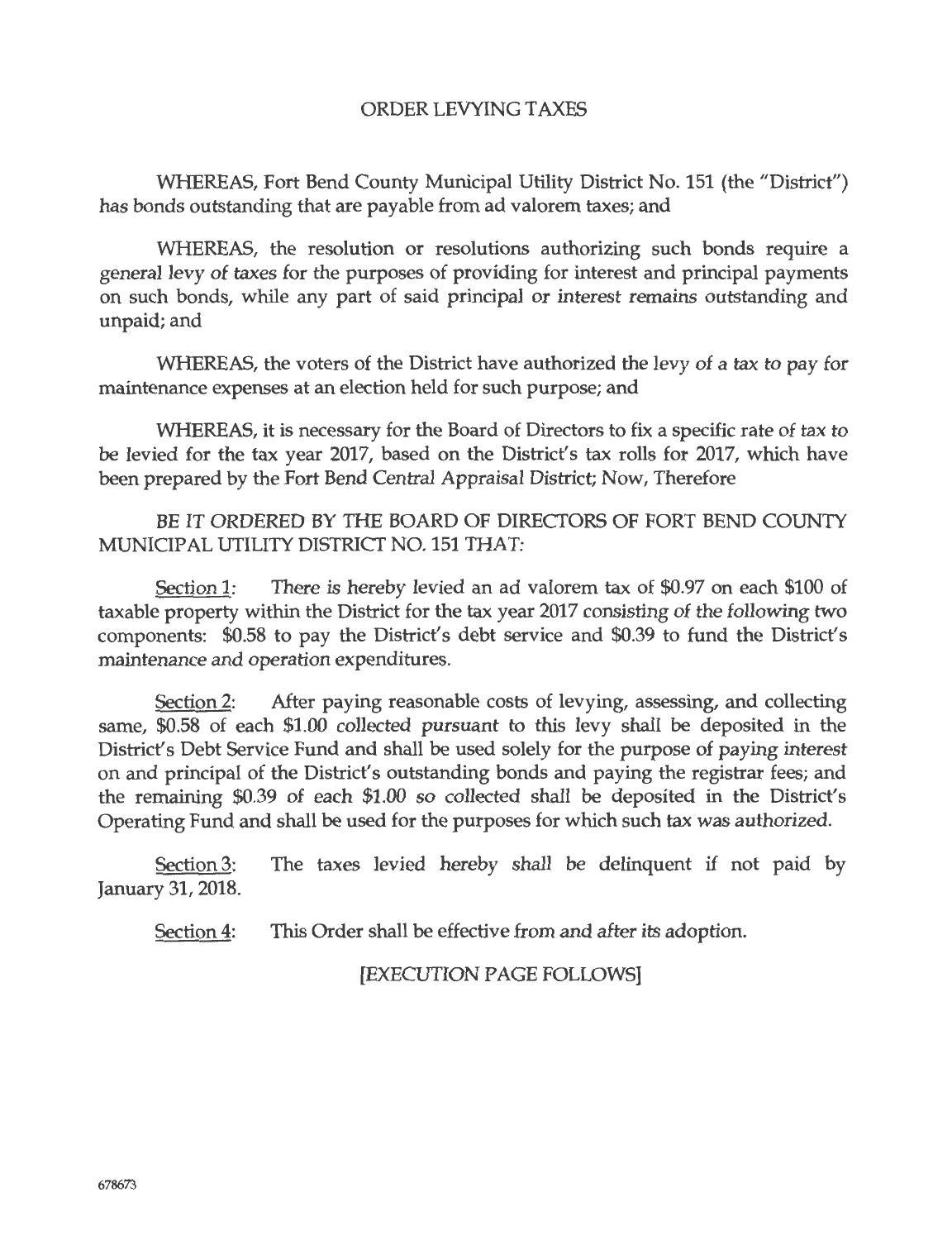PASSED AND APPROVED on September 20, 2017.

President, Board of Directors

ATTEST:

Secretary, Board of Directors